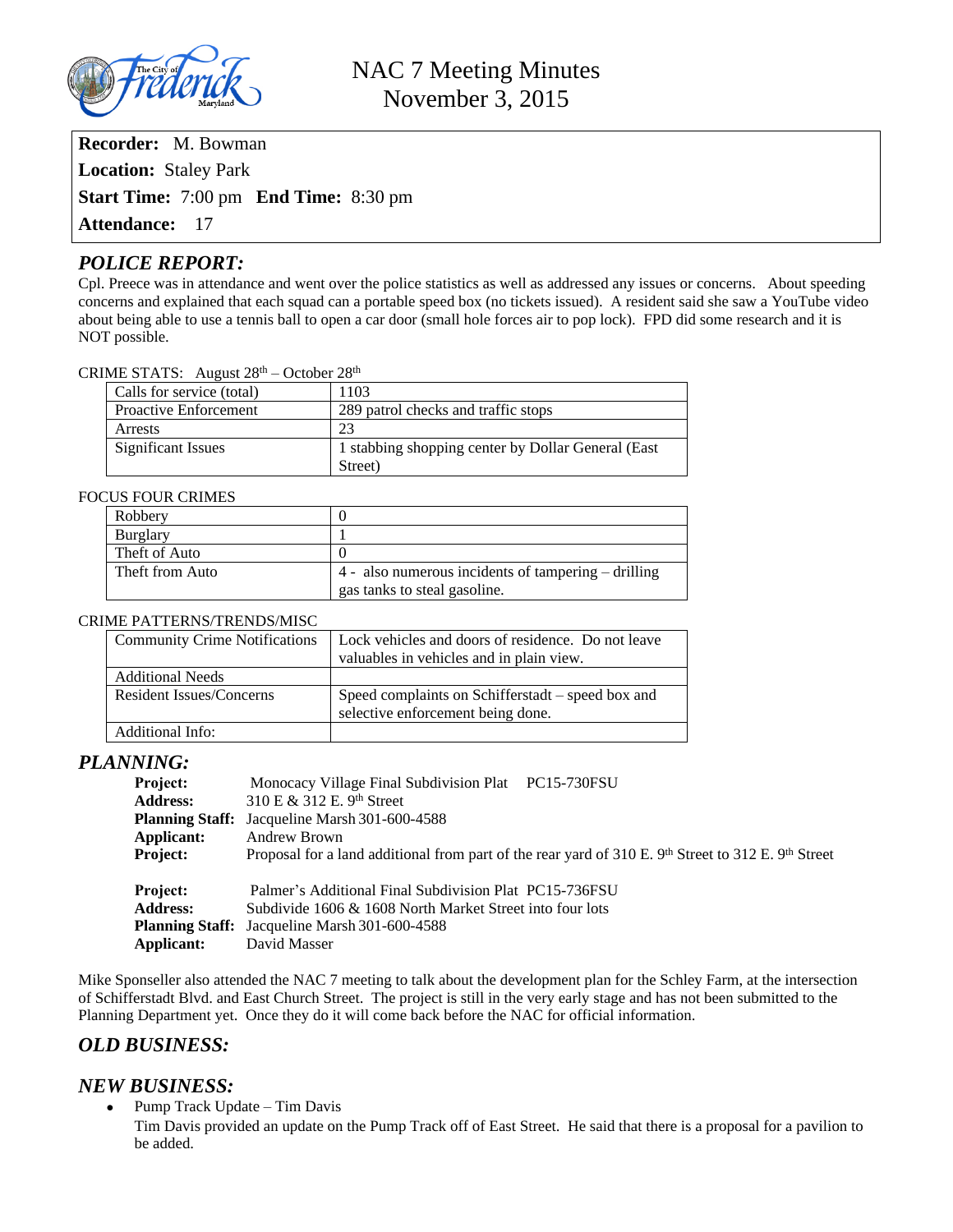Flooding concerns

Residents who had flooding concerns wanted to get some information regarding the flooding from the storm in September. Michele Bowman provided information from Zack Kershner (Director DPW)

### **Info provided by Zack Kershner -**

To give you some idea of the amount of rain that we received and the intensity with which we received it, we had about 5 inches fall in just over an hour. A 10-year storm for comparison purposes is approximately 5-inches total over a 24 hour period. Storm drain infrastructure is generally designed to handle the 10-year storm. This is a City standard, but is also standard across most jurisdictions including the State highway Administration (culverts are generally designed for larger storms as the impact of the flooding could be more detrimental/life threatening). To give a better picture of what we experienced, the volume of water that fell per acre of land during that storm was about 20,000 cubic feet or about 130,000 gallons per acre. Our infrastructure simply is not designed to handle that kind of flow. We also had complaints of flooding across the City, versus localized complaints, again signifying that the issue was not blocked or failing storm drain, but a storm with an intensity beyond what our infrastructure was designed handle. We do conduct pre and post storm event inspections to ensure that there are no blockages at the inlets. Generally any debris that can get past an inlet grate is easily washed down the storm drain. There are no plans currently to increase the storm drain infrastructure throughout the entire City, the cost of such an undertaking would be extremely cost prohibitive and could not be supported by taxes or fee's. Frederick County puts out alerts for sever weather, and the City re-posts them to our website. You can subscribe for their alerts at;

#### <https://frederickcountymd.gov/list.aspx>

An indication of a blocked storm drain would be if the water ponding around an inlet did not recede within the hour after the storm event. If for instance, you noticed that water had receded around other inlets in the vicinity of your home, but one inlet in particular sat flooded, then that would be an indicator that there may be a blockage. If this was the case, let me know and we will investigate (I'll need you to meet with my staff and show them which inlet you are referring to).

Finally, the County was collecting data to send to FEMA regarding losses during the flooding. The deadline to report was Friday according to the County website, but they may still accept your information if you would like to provide it. If the aggregate loss for our region is high enough, then there may be funding made available from FEMA, here is the link;

<http://www.frederickcountymd.gov/4550/Recover>

Residents who have concerns can contact DPW

# *SUGGESTIONS/COMMENTS:*

## *UPCOMING EVENTS:*

- September  $12^{\text{th}}$  All Day In The Streets Celebration Downtown Frederick<br>September  $18^{\text{th}}$  9:00 11:00 am Coffee with a Cop Dunkin Donuts Rt. 40 • September  $18^{th}$  9:00 – 11:00 am Coffee with a Cop Dunkin Donuts Rt. 40<br>• September  $26^{th}$  10:00 am – 2:00 pm Drug Disposal Event Harry Grove Stadium September  $26<sup>th</sup>$  10:00 am – 2:00 pm Drug Disposal Event Harry Grove Stadium
- 
- 
- 
- 
- 
- 

October 17<sup>th</sup> 8:00 am – 12:00 pm Freecycle Round Up tbd<br>December 2<sup>nd</sup> 5:30 – 7:00 pm Holiday Art Competition Del December 5<sup>th</sup> 5:00 – 9:00 pm Candlelight House Tour Downtown Frederick December  $6<sup>th</sup>$  12:00 – 4:00 pm Candlelight House Tour Downtown Frederick December 11<sup>th</sup> 6:30 – 7:30 pm Kris Kringle Parade Downtown Frederick

December 2nd 5:30 – 7:00 pm Holiday Art Competition Delaplaine Visual Arts Center

# **CONTACTS:**

# **NAC 7 Coordinators:**

Don Dean [jddean@comcast.net](mailto:jddean@comcast.net) Gail Bradley [glgbradley@gmail.com](mailto:glgbradley@gmail.com)

*Community Outreach Specialist / NAC Liaison:* Michele Bowman 301-600-2091 [mbowman@frederickmdpolice.org](mailto:mbowman@frederickmdpolice.org)

*Frederick Police*

Sgt. Angie Waechter 301-600-1246 [awaechter@frederickmdpolice.org](mailto:awaechter@frederickmdpolice.org) Cpl. Reed Preece 301-600-7507 rpreece@frederickmdpolice.org

*Codes Enforcement*